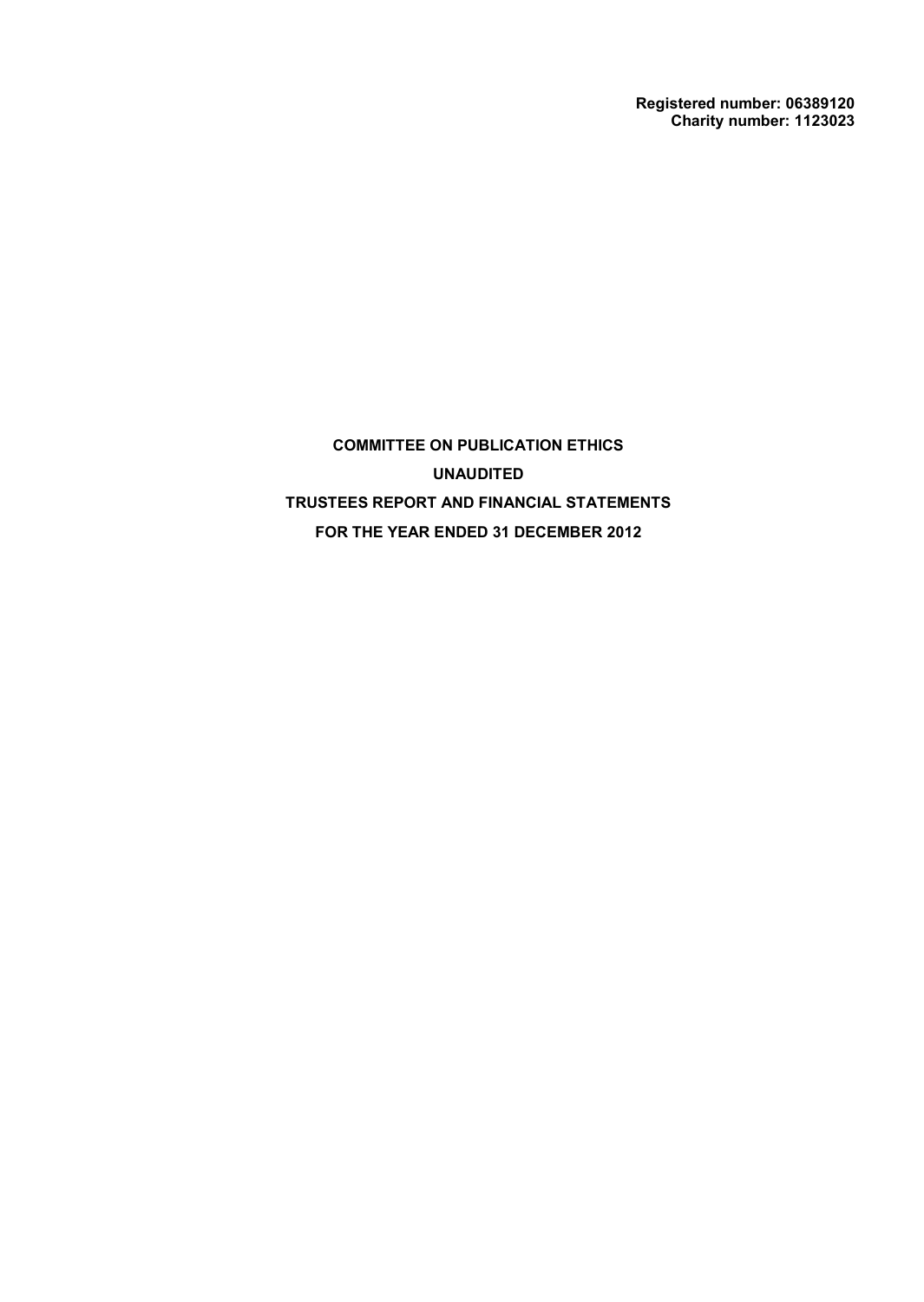**(A company limited by guarantee)**

 $\overline{\phantom{0}}$ 

| <b>CONTENTS</b>                                                                |           |  |
|--------------------------------------------------------------------------------|-----------|--|
|                                                                                | Page      |  |
| Reference and administrative details of the charity, its trustees and advisers | $1 - 2$   |  |
| <b>Trustees' report</b>                                                        | $3 - 9$   |  |
| Independent examiner's report                                                  | $10 - 11$ |  |
| <b>Statement of financial activities</b>                                       | 12        |  |
| <b>Balance sheet</b>                                                           | 13        |  |
| Notes to the financial statements                                              | $14 - 17$ |  |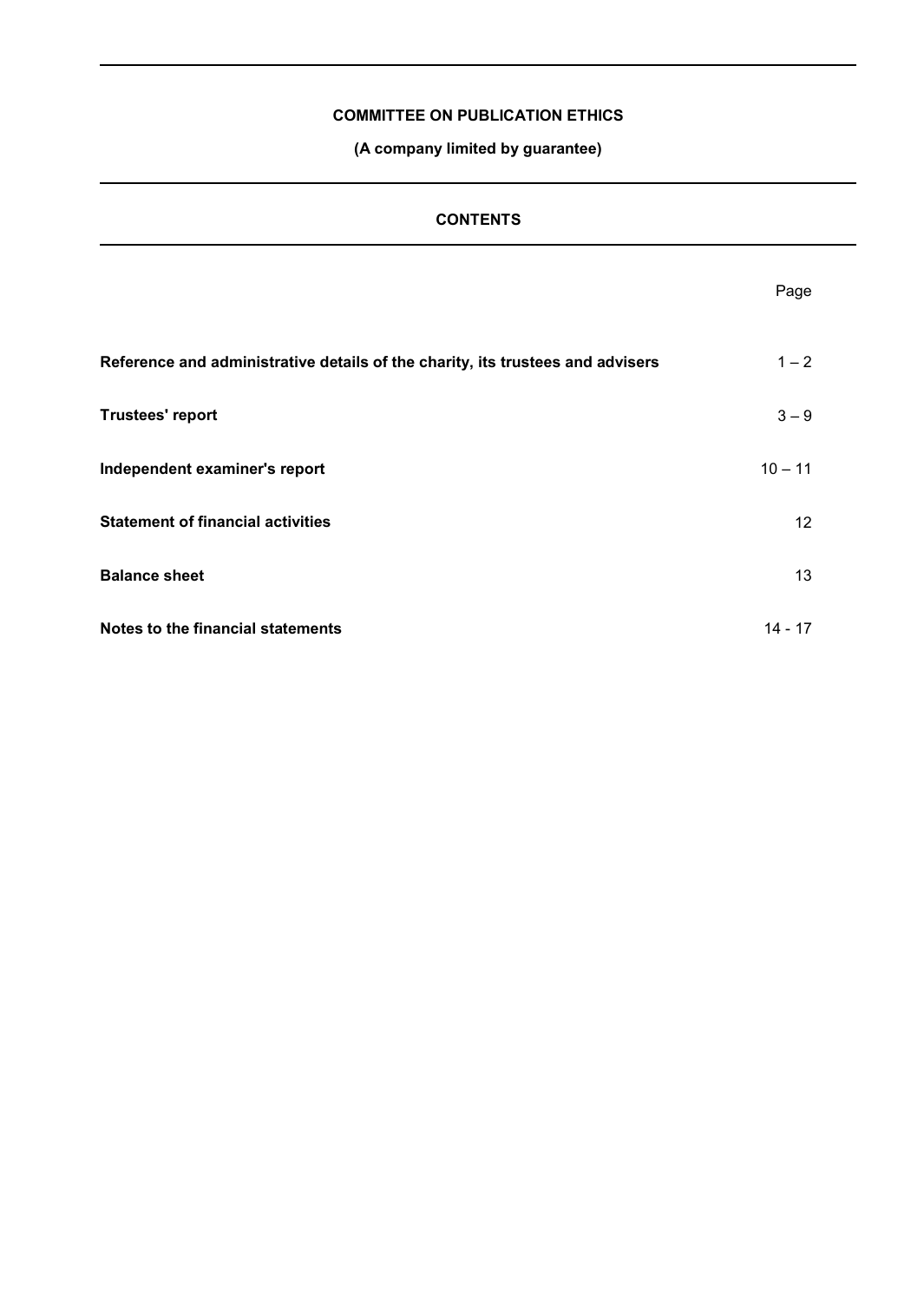**(A company limited by guarantee)**

## **REFERENCE AND ADMINISTRATIVE DETAILS OF THE CHARITY, ITS TRUSTEES AND ADVISERS FOR THE YEAR ENDED 31 DECEMBER 2012**

## **Trustees**

Elizabeth Wager, Chair (Resigned 29 March 2012) Virginia Barbour, Secretary (Chair from 16 March 2012) Sabine Kleinert, Vice Chair (Resigned 29 March 2012) Charlotte Haug (Vice-chair from 16 March 2012) Christopher Graf, Treasurer Constance Rees (Co-secretary from 16 March 2012) Andre Van Steirteghem (Co-secretary from 16 March 2012) Steven Yentis (Resigned 29 March 2012) Randell Stephenson (Resigned 9 April 2013) James Greenstone (Resigned 12 June 2012) Riaz Agha (Resigned 3 April 2013) Lance Small (Resigned 9 April 2013) Irene Hames Geraldine Pearson Behrooz Astaneh Chenxia Miao (Resigned 9 April 2013) Cynthia Carter Lars Ole Sauerberg Miriam Curno (Appointed 13 June 2012) Zoe Mullan (Appointed 13 June 2012) Charon Pierson (Appointed 13 June 2012) Steven Shafer (Appointed 13 June 2012, Resigned 9 April 2013) Rosemary Shinkai (Appointed 13 June 2012) Deborah Poft (Appointed 9 April 2013) Adrian Ziderman (Appointed 12 April 2013) Michael Wise (Appointed 5 July 2013) Mohammed Abdollahi (Appointed 5 July 2013)

#### **Company registered number**

06389120

### **Charity registered number**

1123023

#### **Registered office**

22 Nelson Close, Harleston, Norfolk, IP20 9HL

#### **Company secretary**

Virginia Barbour (Resigned 29 March 2012) Natalie Ridgeway, Operations Manager (Appointed 29 March 2012)

### **Independent Examiner**

Danielle Griffin, ACA, Moore Stephens (Guildford) LLP, Priory House, Pilgrims Court, Sydenham Road, Guildford, Surrey, GU1 3RX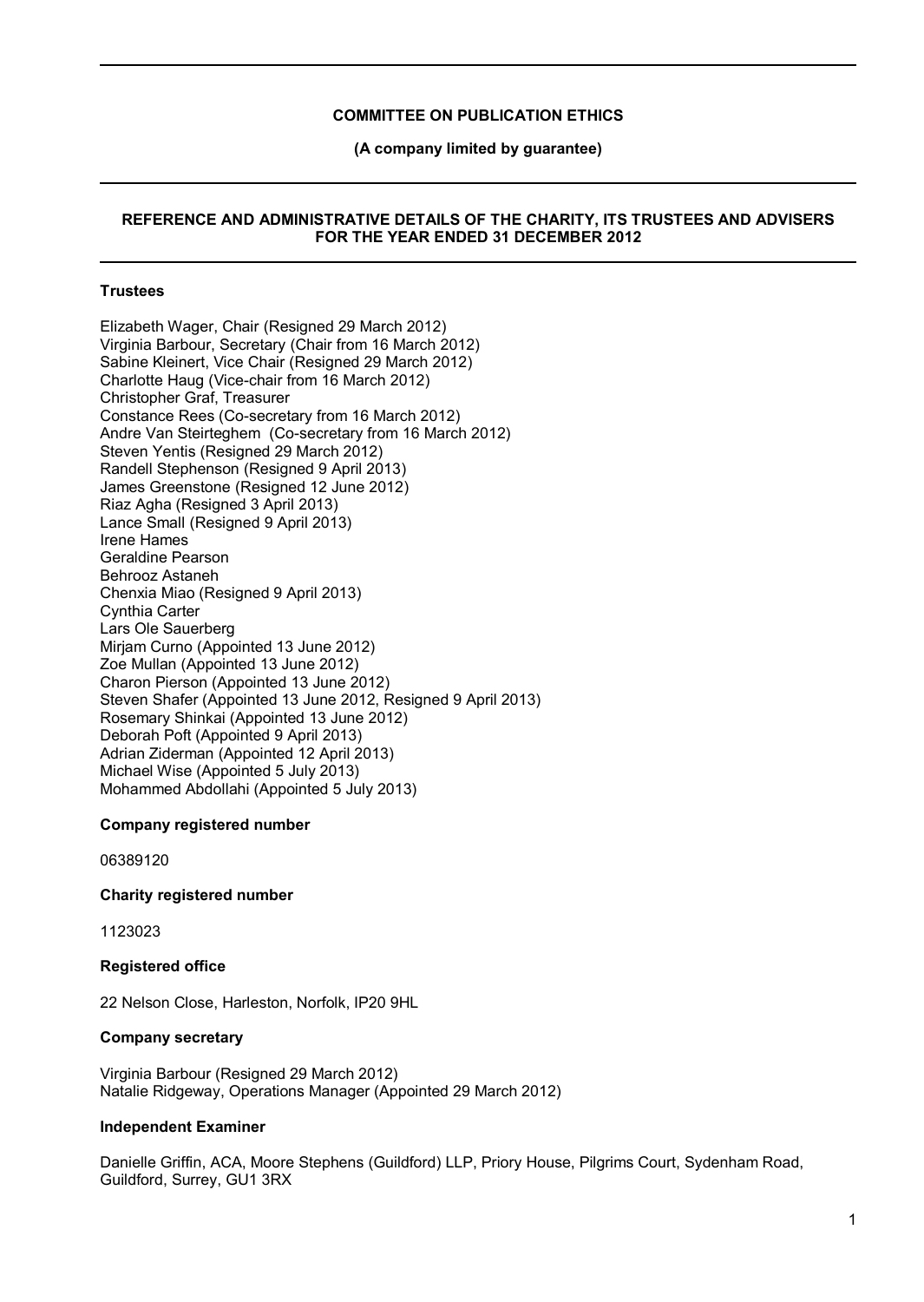**(A company limited by guarantee)**

# **Bankers**

Co-operative Bank plc, PO Box 250, Delf House, Southway, Skelmersdale, WN8 6WT

# **Solicitors**

Blake Lapthorn, Seacourt Tower, West Way, Oxford, Oxfordshire OX2 0FB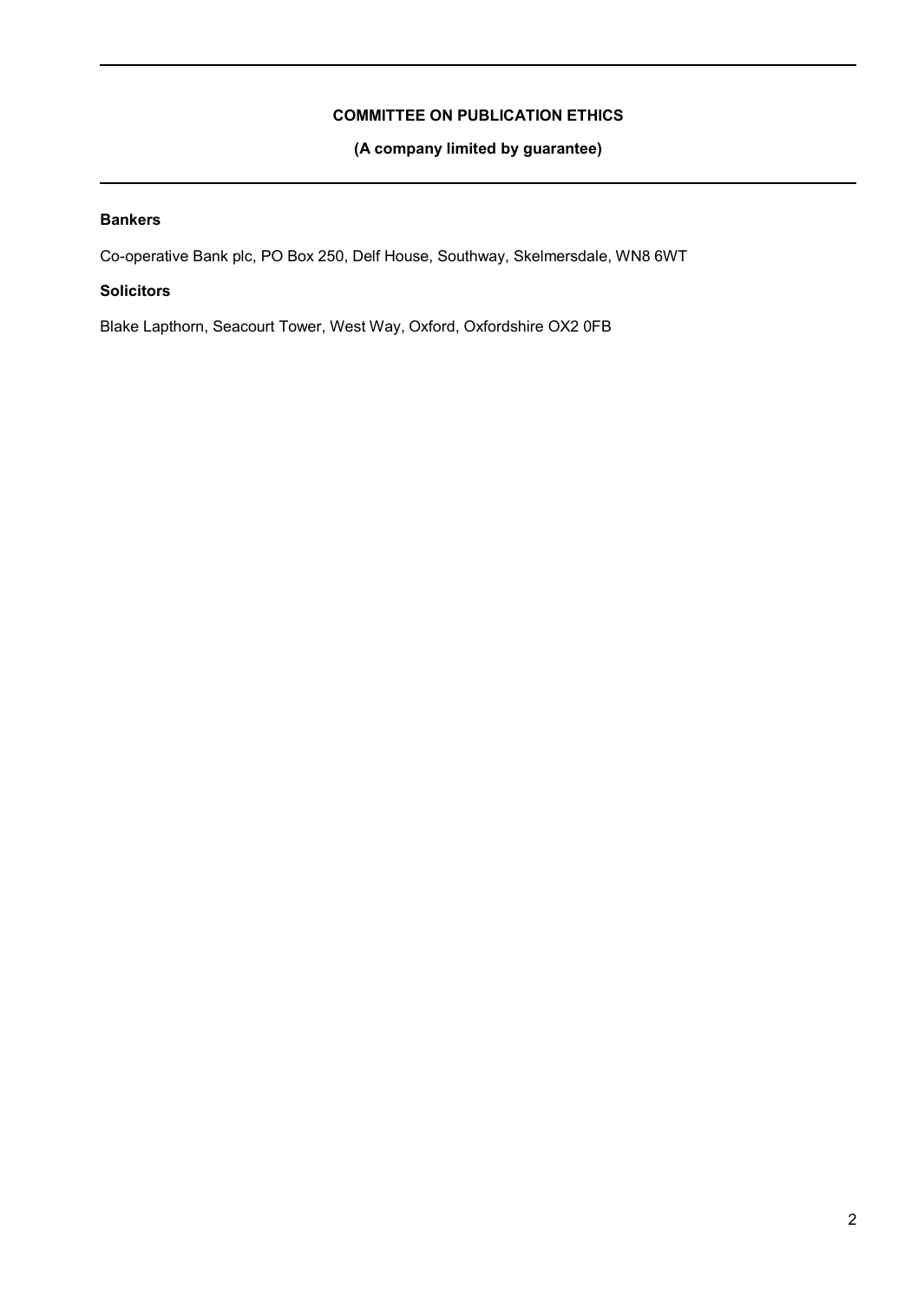### **(A company limited by guarantee)**

# **TRUSTEES' REPORT FOR THE YEAR ENDED 31 DECEMBER 2012**

The Trustees (who are also directors of the charity for the purposes of the Companies Act) present their annual report together with the financial statements of the Committee on Publication Ethics (COPE) (the company) for the year ended 31 December 2012. The Trustees confirm that the annual report and financial statements of the company comply with the current statutory requirements, the requirements of the company's governing document and the provisions of the Statement of Recommended Practice (SORP) "Accounting and Reporting by Charities" issued in March 2005.

## **Structure, governance and management**

**Constitution**

The company is registered as a charitable company limited by guarantee and was set up by a Memorandum of Association on 3 October 2007 and is a registered charity number 1123023.

The principal objects of the company are the promotion for the public benefit of ethical standards of conduct in research and ethical standards in the publication of scholarly journals.

# **Method of appointment or election of Trustees**

The members of COPE Council act as the Trustees; they and the COPE officers are appointed according to the procedures laid out in the Memorandum and Articles of Association and in the Regulations of COPE.

# **Policies adopted for the induction and training of Trustees**

Upon appointment Trustees are provided with a copy of the Memorandum and Articles of Association and the Regulations of COPE; they are also provided with a briefing session, and a written document outlining the responsibilities entailed 'On being a Trustee of COPE'. An additional document is also provided, which outlines COPE processes and procedures. This introduction to COPE is usually conducted by one or more of the current Officers or by the Operations Manager.

Subsequent training is provided as needed. In addition, we nominate a current council member to be a mentor to each new trustee. Ad hoc training is carried out as and when necessary to ensure that Trustees are kept abreast of developments with regard to the legal and other obligations of COPE as a Registered Charity and a Company Limited by Guarantee and any of the resultant obligations of the Trustees.

#### **Organisational structure and decision making**

Strategic management of COPE forms the principal responsibility of the elected Council and the officers. The Council members, who act as trustees of the charity, are also required to become directors of the limited company.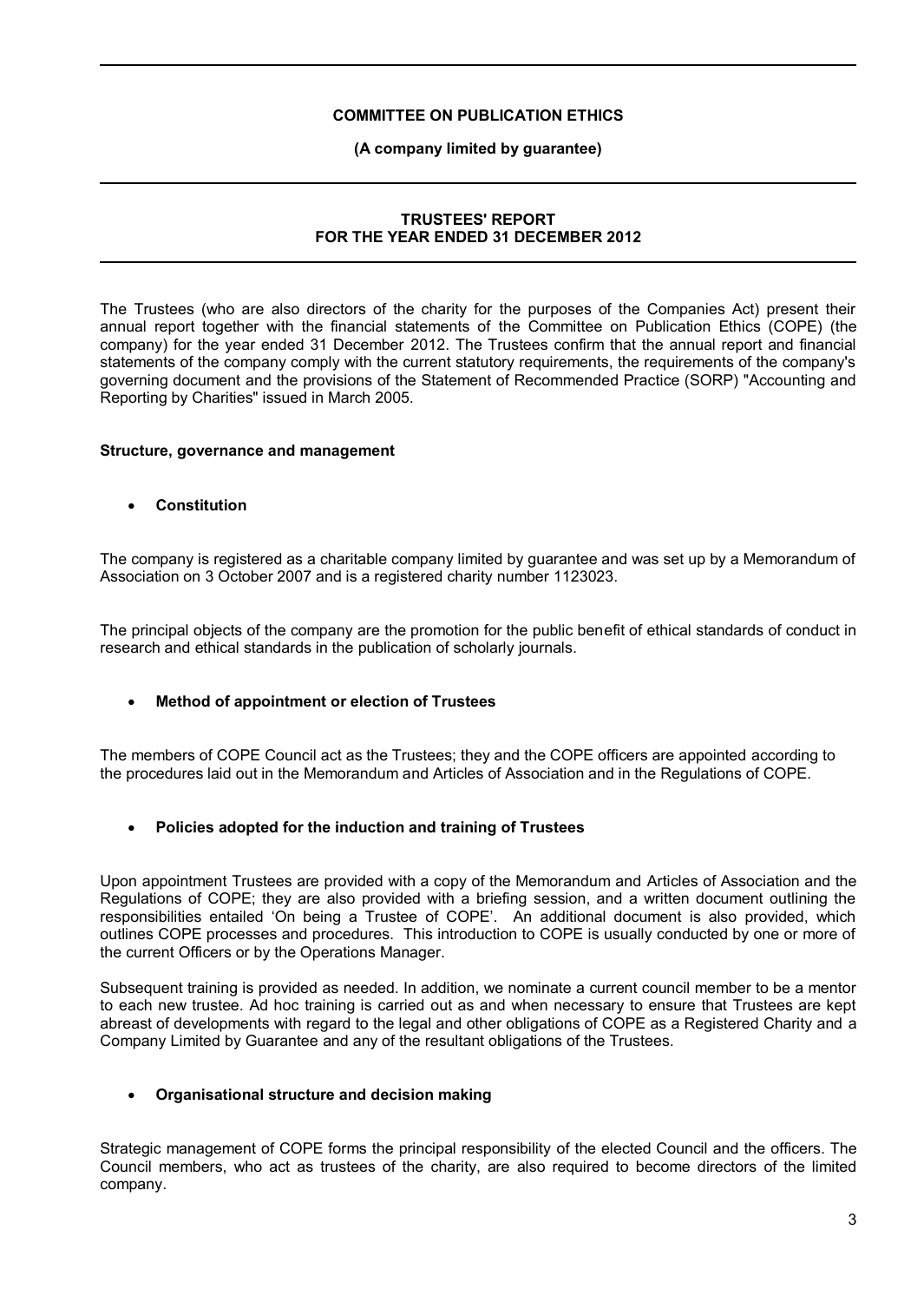### **(A company limited by guarantee)**

# **TRUSTEES' REPORT FOR THE YEAR ENDED 31 DECEMBER 2012**

Day-to-day operational activities of the business are managed by COPE's full time Operations Manager. The administration of the business activities of COPE are carried out by a freelance Administrator. Managing the bank account and all financial transactions is the responsibility of the Operations Manager with oversight by the Treasurer. The COPE website is managed by a freelance Web Manager, who is contracted to work for COPE for two days per month.

## **Risk management**

The principal risks identified with regard to COPE and its operations, and their mitigation, are as follows:

(i) Litigation arising from advice, guidance or recommendations offered to authors, editors, publishers and publishing staff and others with regard to ethical issues raised in connection with published academic (learned) journals. Full insurance cover for professional indemnity is provided at COPE's expense for Council members and officers and for the Operations Manager and Administrator acting for and on behalf of COPE. The risk is graded as low-to-medium on the basis that COPE specifically does not offer adjudication or judgements with regard to cases involving ethical issues brought to its attention; nor does it impose sanctions on its Members or others who might be regarded as having breached COPE's recommended good practice procedures for dealing with ethical issues.

(ii) Loss of subscription income. COPE will regularly review subscription income to ensure it is providing value for members, that the subscriptions are in line with industry expectations, and that any changes ensure broadly the same income year on year. The Finance Sub-Committee, led by the Treasurer, is in charge of managing this policy.

(iii) Loss of data. Data relating to COPE's business and financial affairs are retained at the Operation Manager's accommodation, in the form of hard-copy documents and computer files. Printed documents are kept in a secure, locked filing cabinet. Computer files are kept on the desk-top computer of the Operations Manager; and all data files are also backed-up, continuously, onto a portable disk drive which is retained separately by the Operations Manager. In addition, the database of COPE Members is retained on the COPE website which is managed separately under contract by the company responsible for general maintenance and development of the COPE website. This company provides for automatic back-up of COPE data. The risk of loss of irrecoverable data is regarded as low-to-medium.

(iv) Physical assets. COPE has no substantial physical assets.

(v) COPE strengthened its governance and oversight policies during 2010 and set these out in a written document: 'Good Governance and Reducing Risk'. This document outlines the processes and procedures COPE has in place to ensure:

- strong financial controls
- a robust tendering process
- written policies regarding the delegation of powers
- what to do in the case of a conflict of interest
- how to manage risk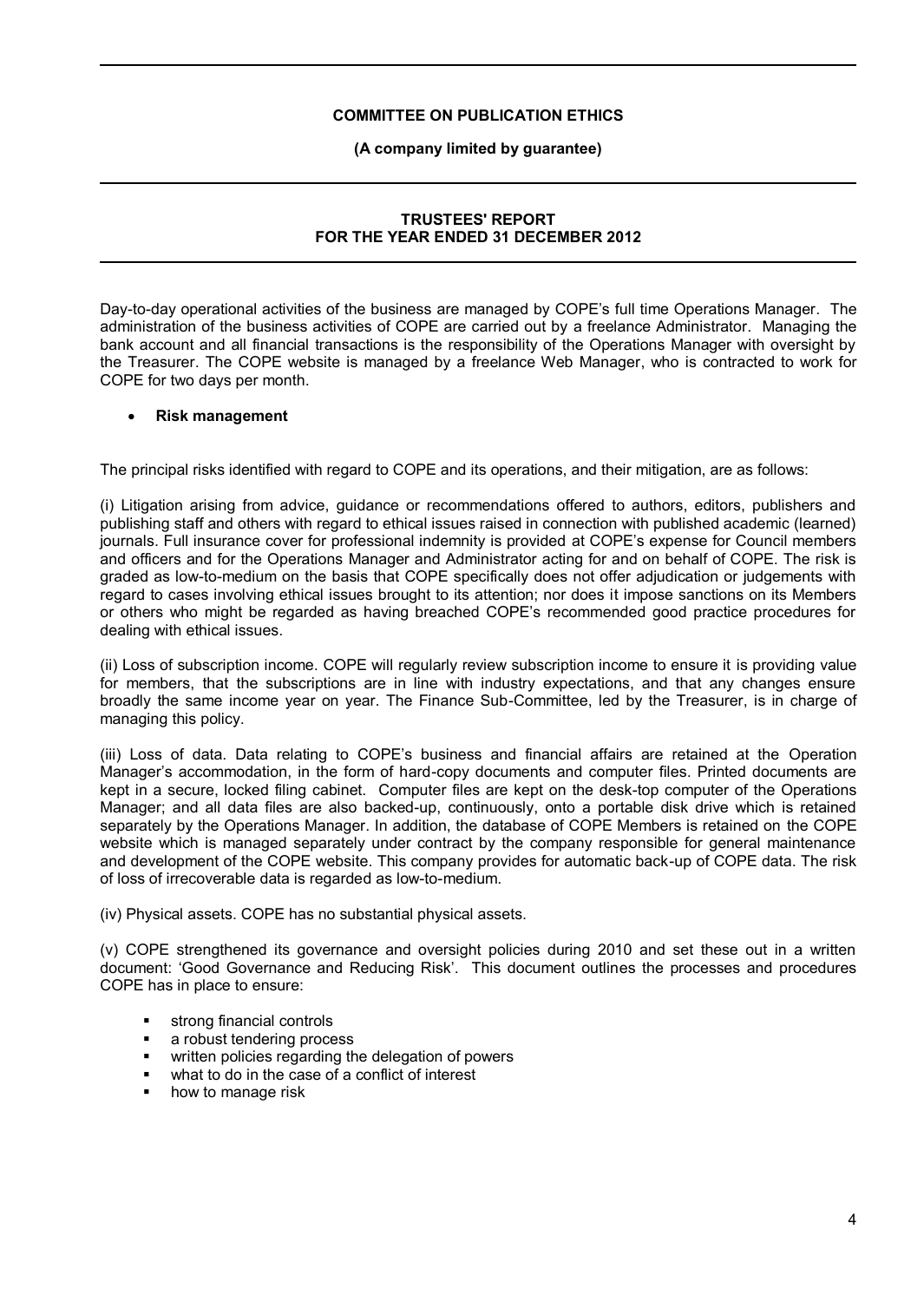### **(A company limited by guarantee)**

# **TRUSTEES' REPORT FOR THE YEAR ENDED 31 DECEMBER 2012**

#### **Objectives and Activities**

## **Activities for achieving objectives and acting for public benefit**

In planning our activities for the year we have kept in mind the Charity Commissioners guidance on public benefit. COPE was established to provide a range of services and products aimed primarily, but not exclusively, at editors and publishers of learned journals and designed to provide advice and guidance on best practice for dealing with ethical issues in journal publishing.

In addition, COPE has published a Code of Conduct and Best Practice Guidelines for journal editors and Code of Conduct for Publishers and expects those editors and publishers registered as Members to adhere to the Code.

Ethical issues covered by COPE include:

**Plagiarism Fabrication** Falsification Redundant publication Selective reporting Unethical research Authorship issues Reviewer misconduct Editor misconduct Conflicts of interest

COPE holds a Forum meeting, every three months, at which members can raise and discuss particular and general ethical issues. From 2013, one or two of the meetings will be held physically in London, the other two or three will be held virtually by webinar to allow more of our international membership to attend. Occasional Forum meetings are held overseas. COPE then undertakes to publish written and audio summaries of these Forum discussions (suitably edited and anonymised to ensure that identifiable details such as names of individuals and institutions are removed) on the COPE website with free, unhindered access for anyone visiting the website. The Forum reports thus form part of a developing database of 'case law' relating to ethical issues in journal publishing and hence a valuable and valued resource for those involved with ethical matters, COPE members and non-members alike.

COPE has developed an audit which many of its members have used to check that they are following the Code of Conduct. In addition to the Code, COPE has produced more aspirational Best Practice guidelines for editors. COPE's recommendations are also available in the form of flowcharts which are used in many editorial offices and have been translated into several languages.

COPE also produces specific guidance on issues such as cooperation between institutions and journals, ethical guidelines for peer reviewers, editors' relations with learned societies, role of the editorial board and retraction guidelines. The guidance on retractions, in particular, is viewed as an important means of safeguarding the integrity of the academic literature. They have been adopted by several journals.

The website is kept updated with news about ethical issues and publications likely to be of interest to editors and publishers. COPE also has a presence on Facebook, LinkedIn and Twitter with an active membership. In 2013, COPE will be producing a monthly eNewseltter which will contain COPE updates, an analysis of publication ethics in the news, and educational material.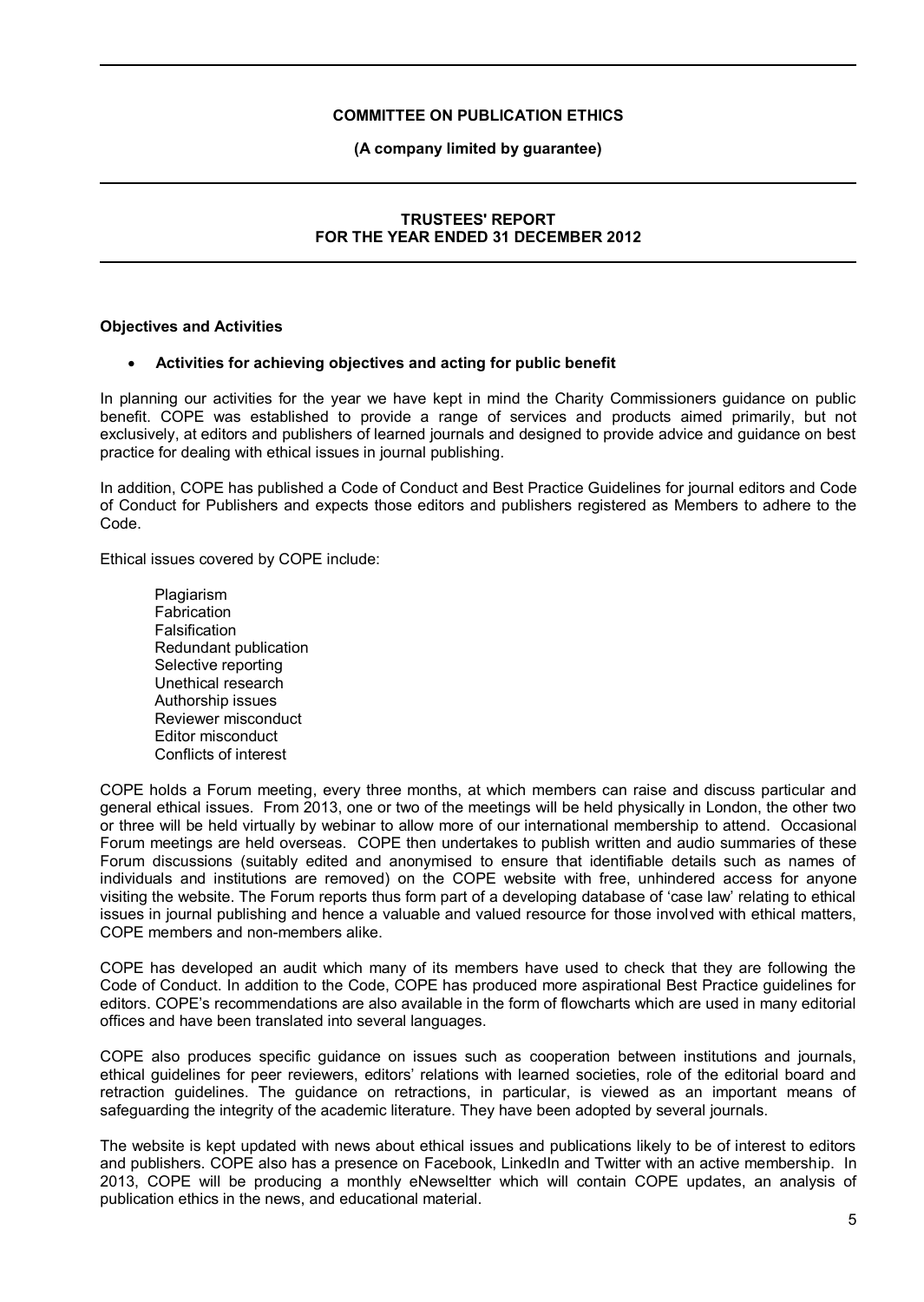### **(A company limited by guarantee)**

# **TRUSTEES' REPORT FOR THE YEAR ENDED 31 DECEMBER 2012**

COPE holds annual seminars in Europe and North America. In 2012 we also held a seminar in Brazil. These seminars offer an opportunity for editors (both Members and non-members) to hear expert speakers, learn about the work of COPE and exchange views. In 2013, we will be holding a second seminar in Australia and expect to hold one in India and Japan.

In 2013 COPE will relaunch its eLearning package for editors on the COPE website.

COPE supports research into publication ethics and each year funds up to two research projects. In the past it has funded projects on how and when journals retract articles, plagiarism, and researchers' views on publication ethics. The research grants awarded in 2012 were:

(i) £5,000 awarded to Karmela Krleza-Jeric and Iain Hrynaszkiewicz of BioMed Central for research into the following: Environmental scan of repositories of clinical research data: how far have we got with public disclosure of trial data?

(ii) £4,900 awarded to Professor Andrew Coats and Dr Louise G Shewan for research into the followjng: Retracted Manuscripts: Investigation, Public Reporting and Future Publications

#### **Achievements and performance**

## **Review of activities**

During the period under review, that is the calendar year ended 31 December 2012, COPE continued to attract and recruit new registered members. At the end of 2012 over 8,000 journal editors were members of COPE (an increase of about 1,000 since the end of 2011). Several major publishers have agreed to sign up their journals as members of COPE by paying a corporate subscription; however COPE is reliant on the publishers to provide details of their journals, and to inform COPE of any changes. It is therefore not always possible to give an exact figure of the number of COPE members at any specific date as there is often a delay before the publisher updates its records.

The resulting effect of this increase in members on the income was equally significant as the following numbers indicate:

|  | Opening balance, reserves at 01 January 2012 | £238,892 |
|--|----------------------------------------------|----------|
|  |                                              |          |

(ii) Closing balance, reserves at 31 December 2012 £252,227

The year end surplus of £13,335 represents a decrease in year-end surplus from 2011 to 2012 of 17% Operating costs increased from 2011 to 2012:

| (i)  | Total costs 2011 | £196.820 |
|------|------------------|----------|
| (ii) | Total costs 2012 | £226.099 |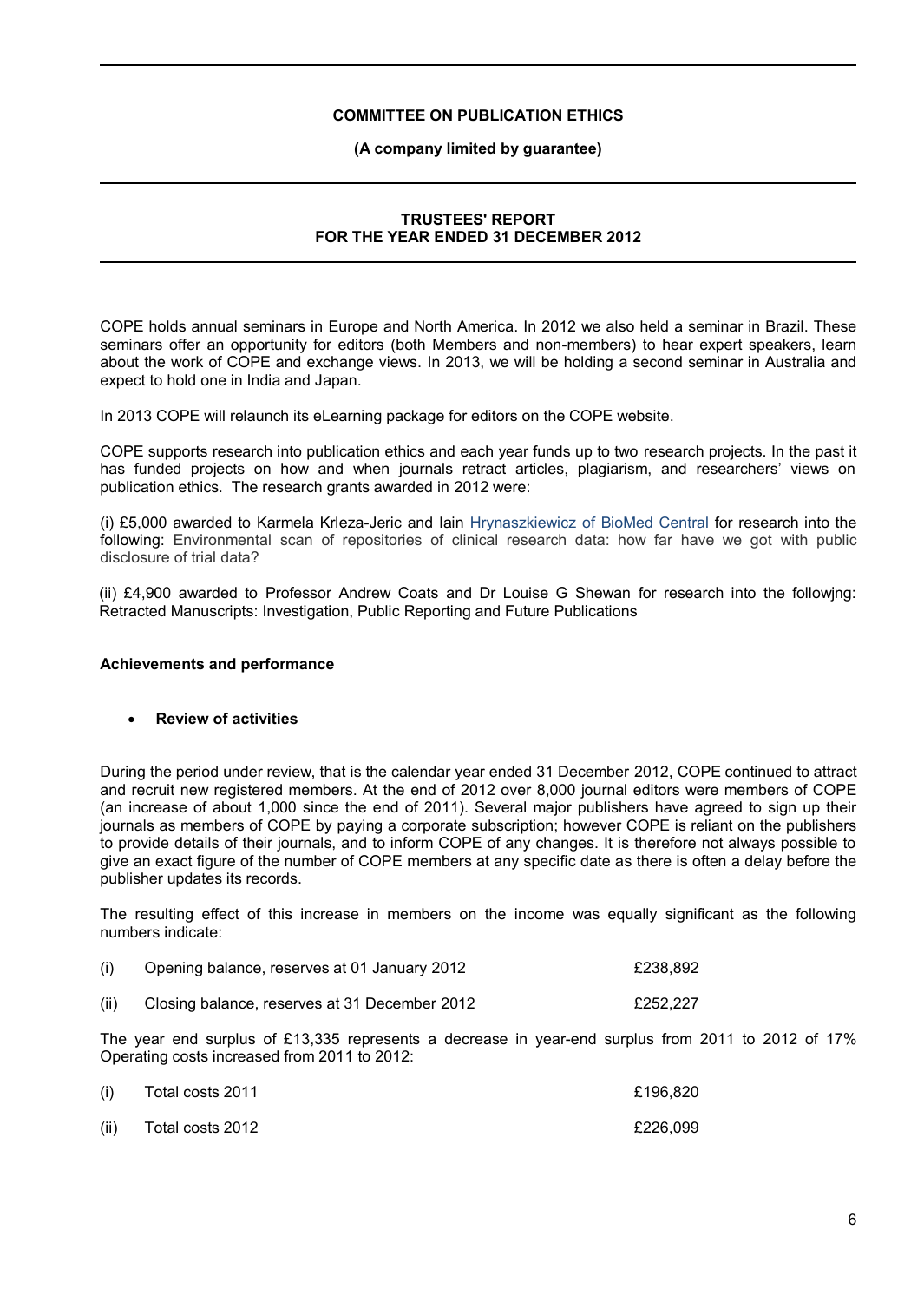### **(A company limited by guarantee)**

# **TRUSTEES' REPORT FOR THE YEAR ENDED 31 DECEMBER 2012**

The increase in costs from 2011 to 2012 was £29,279 (15%). Much of the extra cost in 2012 relates to:-

- a) Increase in website costs to add new features to the site and improve the database providing a faster service to members.
- b) Increase in eLearning costs due to moving the course onto COPE website, rather than using an external hosting platform.
- c) Sponsoring two important meetings related to publication ethics, i) the World Congress on Research Integrity (Montreal, Canada) and ii) joint BMJ/COPE meeting on research integrity in the UK.

## **Financial review**

 **Investment policy and performance**

COPE is committed to the adoption and implementation of ethical policies with regard to its financial investments. As such its banking arrangements are currently in the process of being reviewed to ensure that any monies held by COPE are secure.

# **Reserves policy**

It has been agreed by the Council that it is appropriate for COPE to maintain strategic financial reserves sufficient to accommodate unavoidable operating costs for a period of 12 months in the event that the decision were to be made to close COPE and cease activities.

The Council has agreed that the amount for the strategic reserve should be at least £150,000, this amount to be reviewed and agreed annually. The figure has been set largely to accommodate the costs of the Operations Manager and freelance Administrator: COPE does not incur significant overhead costs such as office accommodation or capital assets.

# **Plans for the future**

#### **Future developments**

COPE will continue to investigate and, where appropriate, develop and make available, relevant new services and products for its Members and others. Amongst those planned for 2013 are:

- i. Relaunching on the COPE website, and releasing further modules in the eLearning programme.
- ii. Translating the COPE flowcharts and major guidelines (eg the Code of Conduct and Best Practice Guidelines for Journal Editors) into further languages.
- iii. Developing guidelines for peer reviewers.
- iv. Expansion of the COPE seminars and Fora internationally.
- v. Surveying its members and website users to ascertain their needs.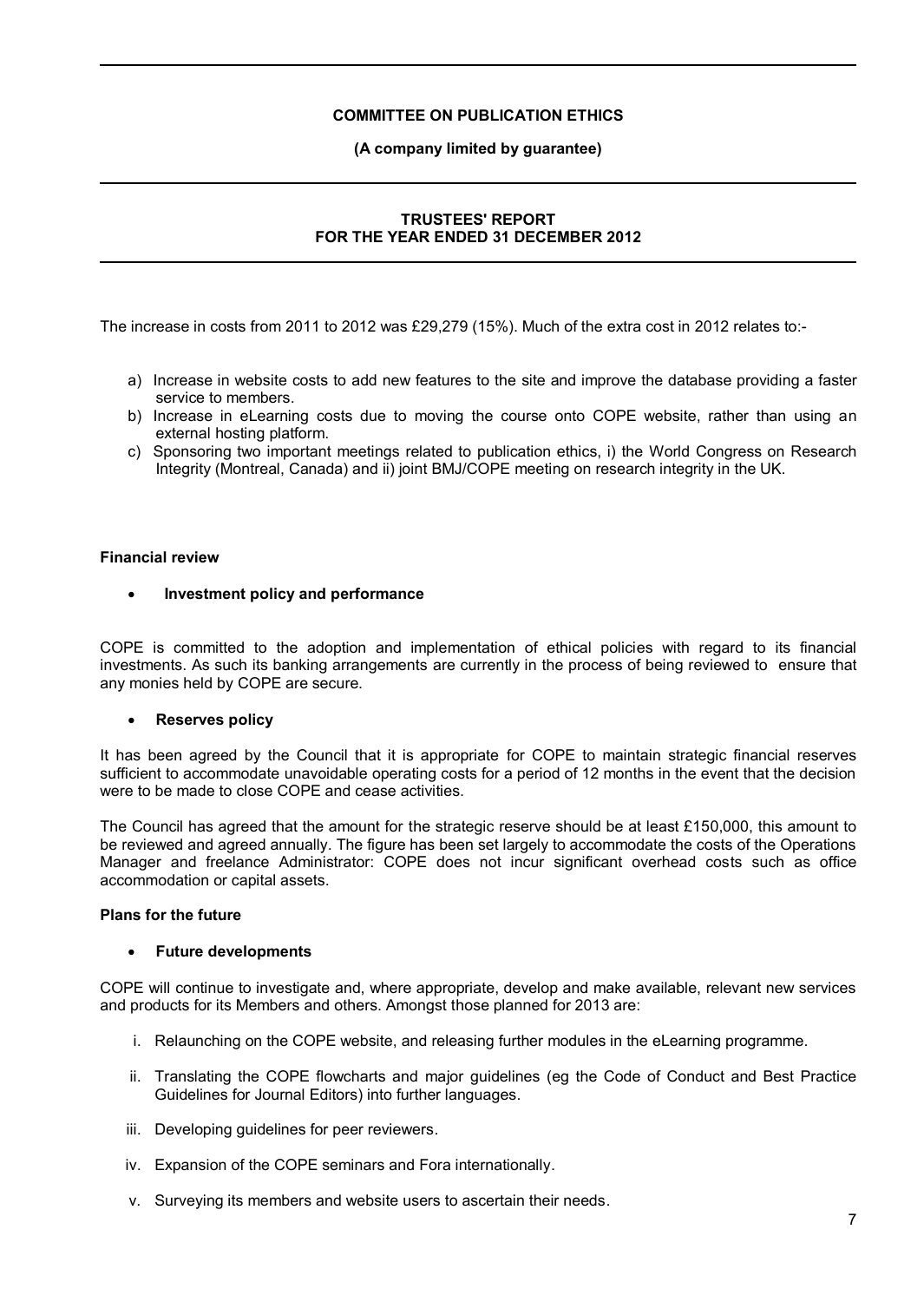### **(A company limited by guarantee)**

# **TRUSTEES' REPORT FOR THE YEAR ENDED 31 DECEMBER 2012**

- vi. An annual meeting for publishers to discuss how COPE can meet their needs. Also, developing material for publishers to help promote and explain COPE to their journals.
- vii. Developing and strengthening relations with related organizations such as the Council of Science Editors, European Association of Science Editors, International Society of Managing and Technical Editors, World Association of Medical Editors.
- viii. Publishing a series of discussion papers on topics such as, what constitutes publication, dealing with anonymous whistle blowers, authorship, and data sharing policies.
- ix. Further development of the website to ensure it meets the needs of our members.
- x. Providing speakers at academic and publishing meetings to raise awareness about publication ethics and promote good practice and the COPE guidelines and resources.
- xi. Publication of a monthly eNewsletter

This report has been prepared in accordance with the Statement of Recommended Practice, Accounting and Reporting by Charities (issued in March 2005), and in accordance with the Financial Reporting Standard for Smaller Entities (effective April 2008).

In preparing this report, the Trustees have taken advantage of the small companies exemptions provided by section 415A of the Companies Act 2006.

This report was approved by the Trustees on and signed on their behalf, by:

**Margaret Rees Dated:**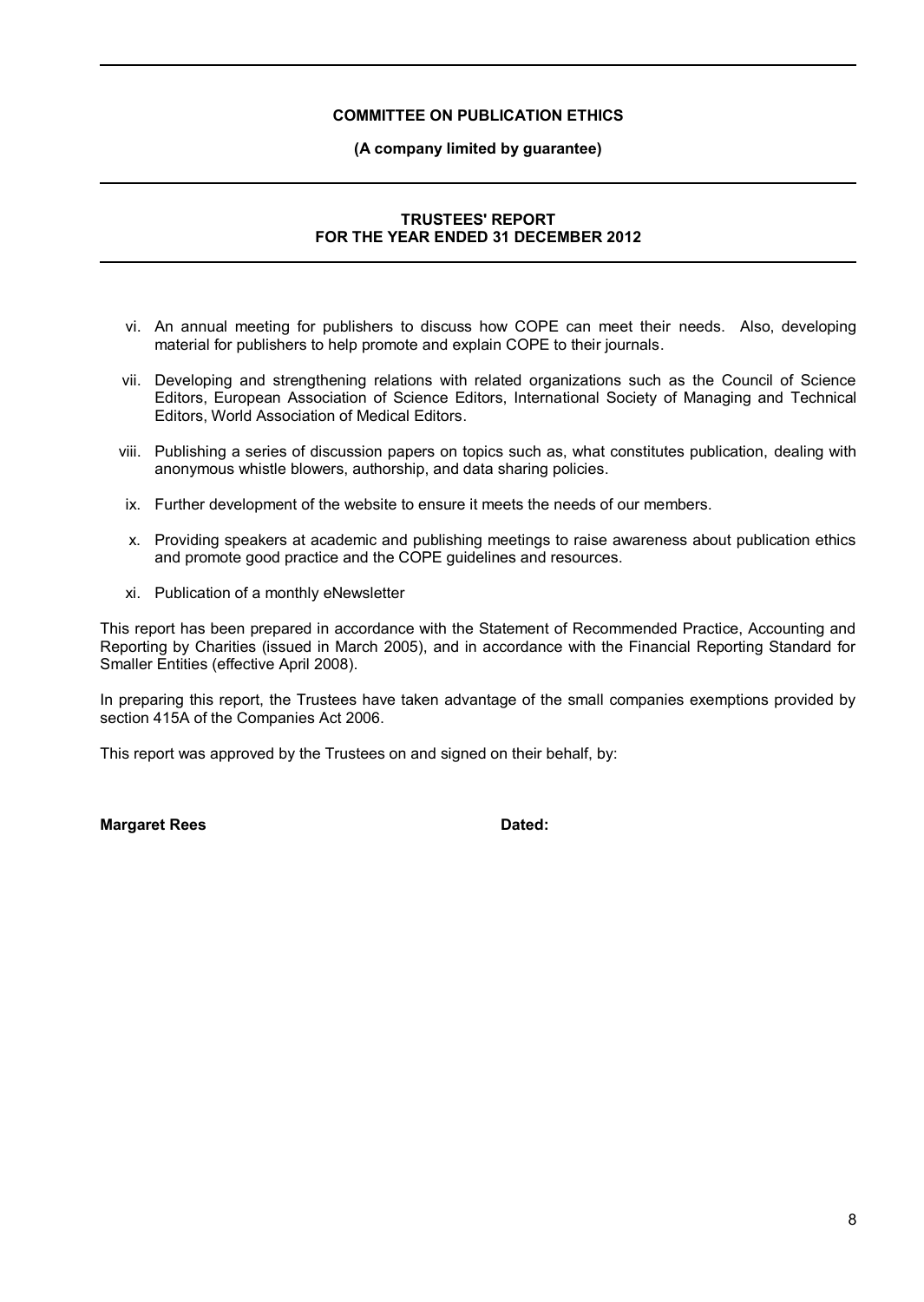## **(A company limited by guarantee)**

# **TRUSTEES' REPORT FOR THE YEAR ENDED 31 DECEMBER 2012**

#### **Trustees Responsibilities**

Charity law requires the Trustees to prepare financial statements for each financial year that give a true and fair view of the state of affairs of the charity and of its income and expenditure for that year.

In preparing those financial statements the Trustees are required to select suitable accounting policies and then apply them consistently; make judgements and estimates that are reasonable and prudent; prepare financial statements on a going concern basis unless it is inappropriate to assume that the charity will continue in existence.

The Trustees are responsible for keeping proper accounting records which disclose with reasonable accuracy, at any time, the financial position of the charity and enable them to ensure that the financial statements comply with the Charities Act 2011. They are also responsible for safeguarding the assets of the charity and hence for taking reasonable steps for the prevention and detection of fraud and other irregularities.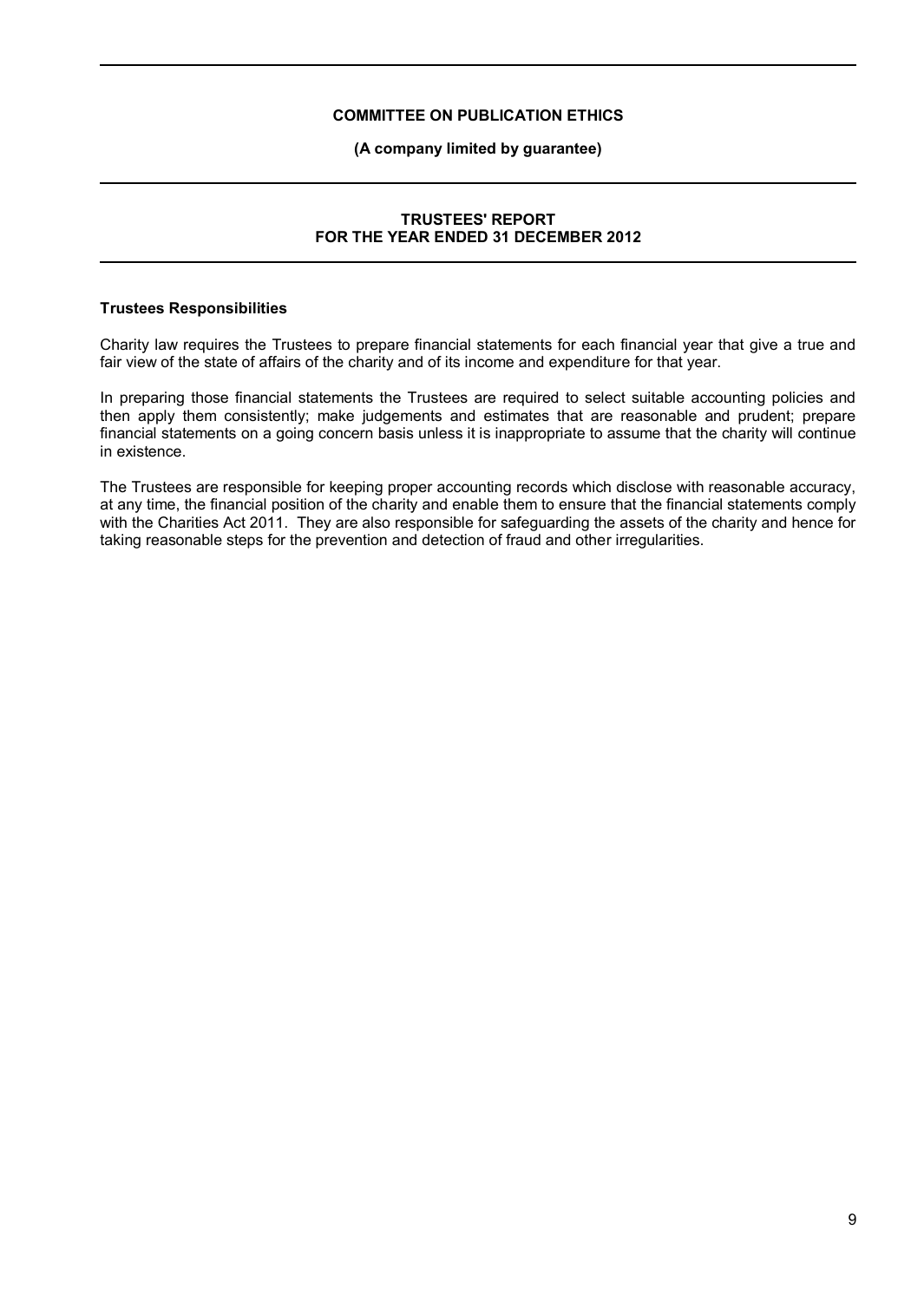### **(A company limited by guarantee)**

## **INDEPENDENT EXAMINER'S REPORT (continued) FOR THE YEAR ENDED 31 DECEMBER 2012**

#### **Independent examiner's report to the Trustees of Committee on Publication Ethics**

I report on the financial statements of the company for the year ended 31 December 2012 which are set out on pages 12 to 17.

This report is made solely to the company's Trustees, as a body, in accordance with section 145 of the Charities Act 2011. My work has been undertaken so that I might state to the company's Trustees those matters I am required to state to them in an independent examiner's report and for no other purpose. To the fullest extent permitted by law, I do not accept or assume responsibility to anyone other than the company and the company's Trustees as a body, for my work, for this report, or for the opinions I have formed.

## **Respective responsibilities of Trustees and examiner**

The Trustees, who are also the directors of the company for the purposes of company law, are responsible for the preparation of the financial statements. The Trustees consider that an audit is not required for this year under section 144(2) of the Charities Act 2011 (the 2011 Act) and that an independent examination is needed.

Having satisfied myself that the company is not subject to audit under charity or company law and is eligible for independent examination, it is my responsibility to:

- examine the financial statements under section 145 of the 2011 Act;
- follow the procedures laid down in the general Directions given by the Charity Commission under section 145(5)(b) of the 2011 Act; and
- state whether particular matters have come to my attention.

#### **Basis of independent examiner's report**

My examination was carried out in accordance with the general Directions given by the Charity Commission. An examination includes a review of the accounting records kept by the company and a comparison of the financial statements presented with those records. It also includes consideration of any unusual items or disclosures in the financial statements, and seeking explanations from you as Trustees concerning any such matters. The procedures undertaken do not provide all the evidence that would be required in an audit, and consequently no opinion is given as to whether the financial statements present a 'true and fair view' and the report is limited to those matters set out in the statement below

### **Independent examiner's statement**

In connection with my examination, no matter has come to my attention:

- (1) which gives me reasonable cause to believe that in any material respect the requirements:
	- to keep accounting records in accordance with section 386 of the Companies Act 2006; and
	- to prepare financial statements which accord with the accounting records and comply with the accounting requirements of section 396 of the Companies Act 2006 and with the methods and principles of the Statement of Recommended Practice: Accounting and Reporting by Charities have not been met; or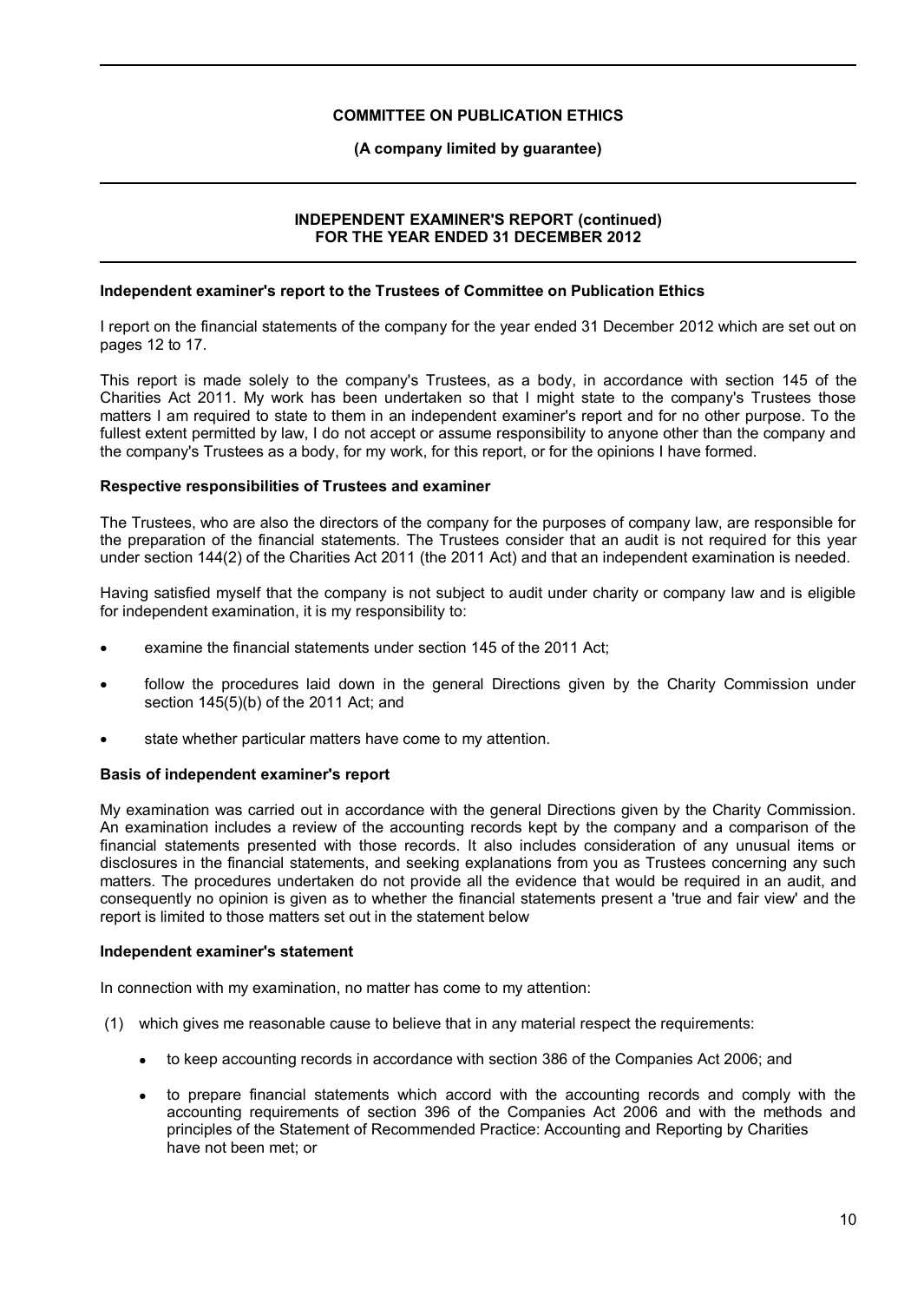**(A company limited by guarantee)**

## **INDEPENDENT EXAMINER'S REPORT (continued) FOR THE YEAR ENDED 31 DECEMBER 2012**

(2) to which, in my opinion, attention should be drawn in order to enable a proper understanding of the financial statements to be reached.

Signed: Dated: Dated:

Danielle Griffin, ACA

Moore Stephens (Guildford) LLP Chartered Accountants Priory House Pilgrims Court Sydenham Road Guildford Surrey, GU1 3RX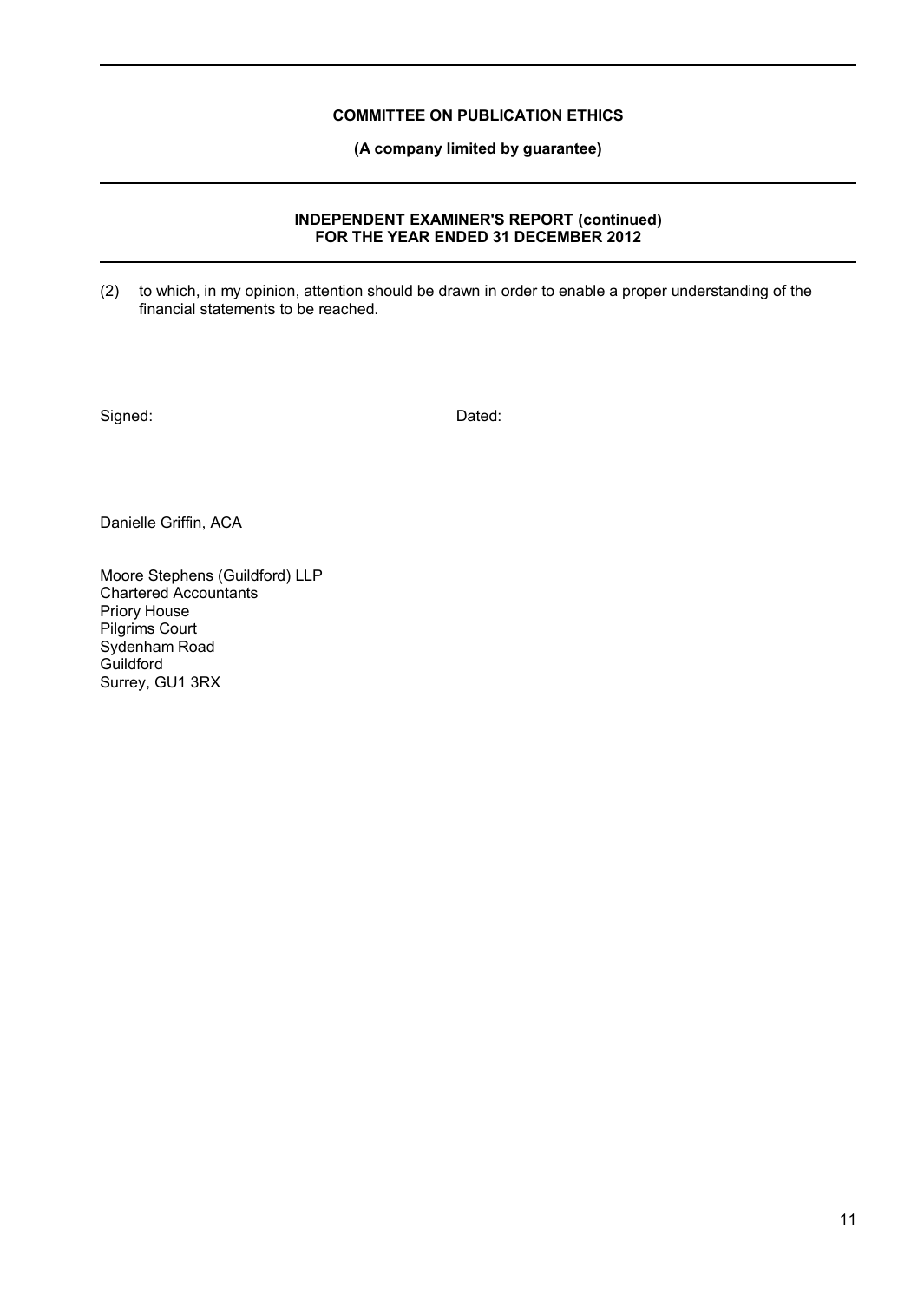**(A company limited by guarantee)**

## **STATEMENT OF FINANCIAL ACTIVITIES (incorporating income and expenditure account) FOR THE YEAR ENDED 31 DECEMBER 2012**

| <b>INCOMING RESOURCES</b>                                                | <b>Note</b>    | <b>Unrestricted</b><br>funds<br>2012<br>£ | Total<br>funds<br>2011<br>£ |
|--------------------------------------------------------------------------|----------------|-------------------------------------------|-----------------------------|
|                                                                          |                |                                           |                             |
| Incoming resources from charitable activities                            | $\overline{2}$ | 239,434                                   | 212,852                     |
| <b>TOTAL INCOMING RESOURCES</b>                                          |                | 239,434                                   | 212,852                     |
| <b>RESOURCES EXPENDED</b>                                                |                |                                           |                             |
| Charitable activities<br>Governance costs                                | 3<br>4         | 220,288<br>5,811                          | 193,544<br>3,276            |
| <b>TOTAL RESOURCES EXPENDED</b>                                          |                |                                           |                             |
|                                                                          |                | 226,099                                   | 196,820                     |
| MOVEMENT IN TOTAL FUNDS FOR THE YEAR - NET INCOME FOR<br><b>THE YEAR</b> |                | 13,335                                    | 16,032                      |
| Total funds at 1 January 2012                                            |                | 238,892                                   | 222,860                     |
| <b>TOTAL FUNDS AT 31 DECEMBER 2012</b>                                   |                | 252,227                                   | 238,892                     |

The results for the year derive from continuing activities and there are no gains or losses other than those shown above.

The notes on pages 14 to 17 form part of these financial statements.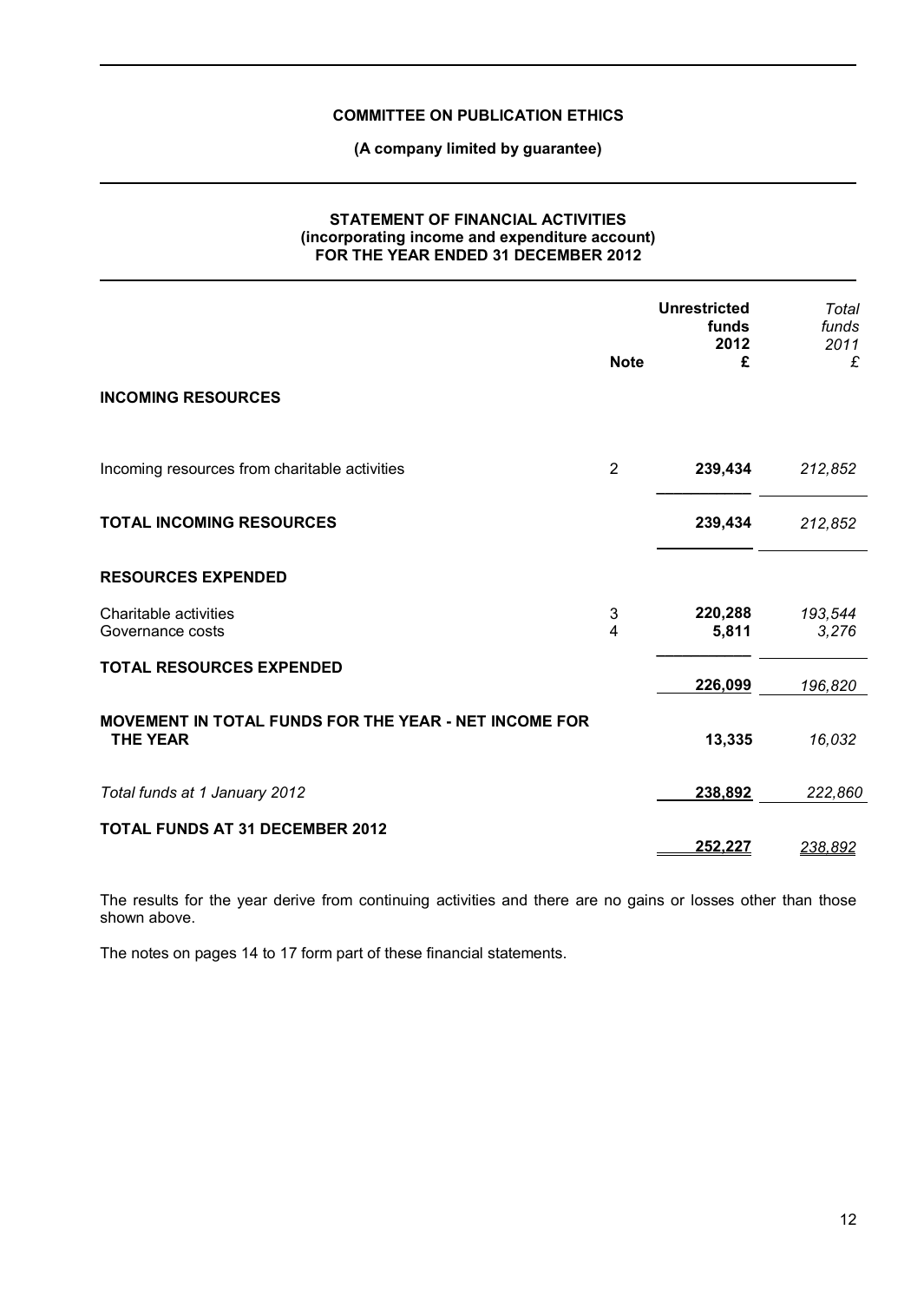### **(A company limited by guarantee) REGISTERED NUMBER: 06389120**

**BALANCE SHEET**

| AS AT 31 DECEMBER 2012                                   |             |          |         |           |         |
|----------------------------------------------------------|-------------|----------|---------|-----------|---------|
|                                                          |             | 2012     |         | 2011      |         |
|                                                          | <b>Note</b> | £        | £       | £         | £       |
| <b>CURRENT ASSETS</b>                                    |             |          |         |           |         |
| Debtors                                                  | 7           | 5,943    |         | 256       |         |
| Cash at bank                                             |             | 261,892  |         | 255,770   |         |
|                                                          |             | 267,835  |         | 256,026   |         |
| <b>CREDITORS: amounts falling due within</b><br>one year | 8           | (15,608) |         | (17, 134) |         |
| <b>NET CURRENT ASSETS</b>                                |             |          | 252,227 |           | 238,892 |
| TOTAL ASSETS LESS CURRENT LIABILITIES                    |             |          | 252,227 |           | 238,892 |
| <b>CHARITY FUNDS</b>                                     |             |          |         |           |         |
| Unrestricted funds                                       | 9           |          | 252,227 |           | 238,892 |

For the financial year ended 31 December 2012 the company was entitled to exemption from audit under section 477 of the Companies Act 2006 relating to small companies.

Directors' responsibilities:

- The members have not required the company to obtain an audit of its financial statements for the year in question in accordance with section 476;
- The directors acknowledge their responsibilities for complying with the requirements of the Act with respect to accounting records and the preparation of financial statements.

These financial statements have been prepared in accordance with the provisions applicable to companies subject to the small companies' regime and the Financial Reporting Standard for Smaller Entities (effective April 2008).

The financial statements were approved by the Directors on and signed on their behalf, by:

**Margaret Rees Dated:** 

The notes on pages 14 to 17 form part of these financial statements.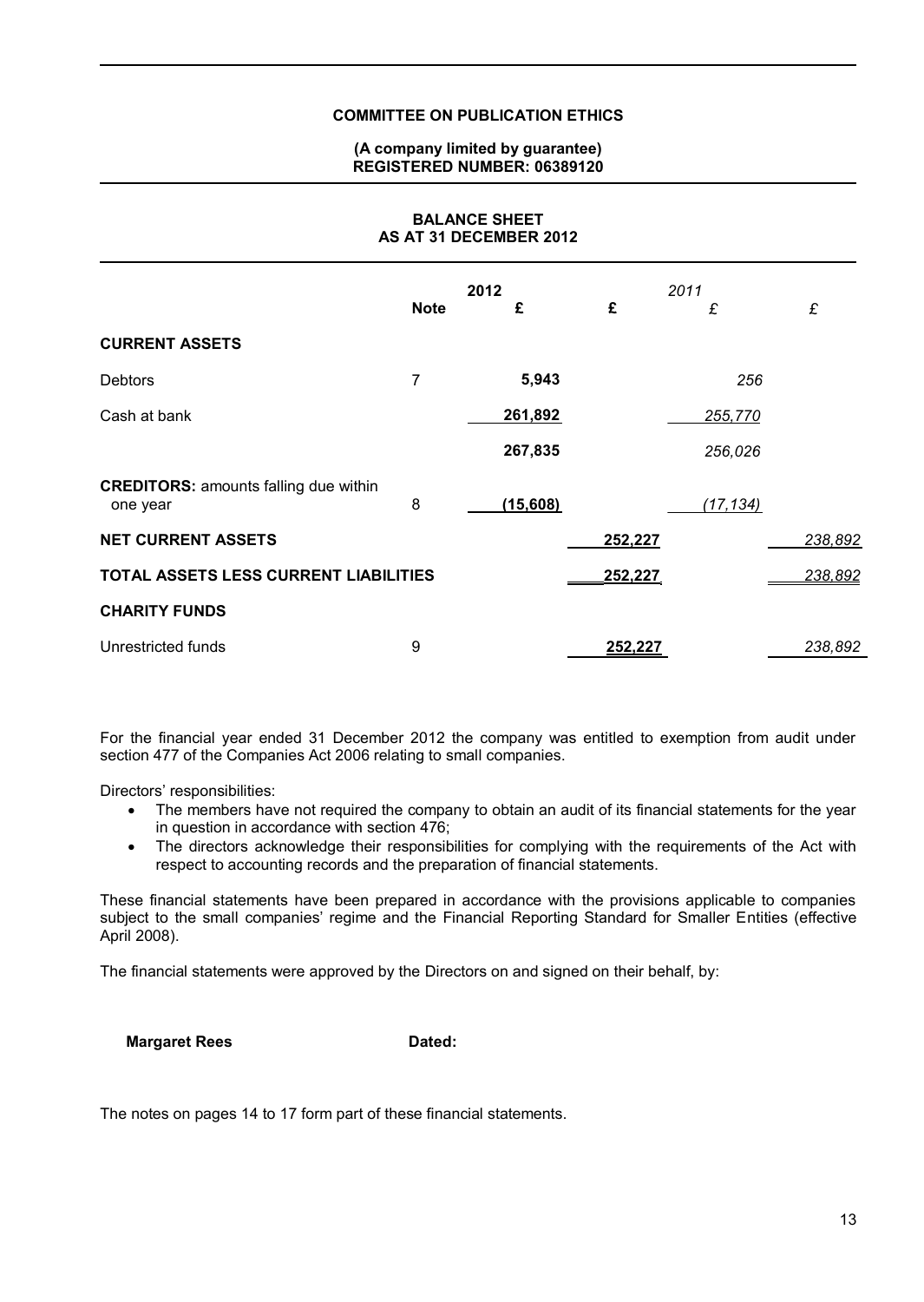#### **(A company limited by guarantee)**

## **NOTES TO THE FINANCIAL STATEMENTS FOR THE YEAR ENDED 31 DECEMBER 2012**

### **1. ACCOUNTING POLICIES**

#### **1.1 Basis of preparation of financial statements**

The financial statements have been prepared under the historical cost convention and in accordance with the Financial Reporting Standard for Smaller Entities (effective April 2008). The financial statements have been prepared in accordance with the Statement of Recommended Practice (SORP), "Accounting and Reporting by Charities" published in March 2005, applicable accounting standards and the Companies Act 2006.

#### **1.2 Company status**

The company is a company limited by guarantee. The members of the company are the Trustees named on page 1. In the event of the company being wound up, the liability in respect of the guarantee is limited to £1 per member of the company.

#### **1.3 Incoming resources**

Subscriptions are raised from the date of acceptance to 31 December each year. They are recorded in full when receivable.

Income for seminars from non-members is recorded in the year the seminar takes place.

Interest receivable is accounted for on an accruals basis.

#### **1.4 Resources expended**

Expenditure is recognised in the Statement of Financial Activities when a liability is incurred and includes irrecoverable VAT.

The charity's seminar costs are allocated to direct charitable expenditure.

Governance costs include those costs incurred in the governance of the charity and its assets and are primarily associated with constitutional and statutory requirements.

#### **1.5 Foreign currencies**

Transactions in foreign currencies are translated into sterling at the rate ruling on the date of the transaction.

Any differences are taken to the profit and loss account.

# **1.6 Unrestricted funds**

Unrestricted funds are subscriptions and incoming resources receivable or generated for the objects of the charity without further specified purpose and are available as general funds.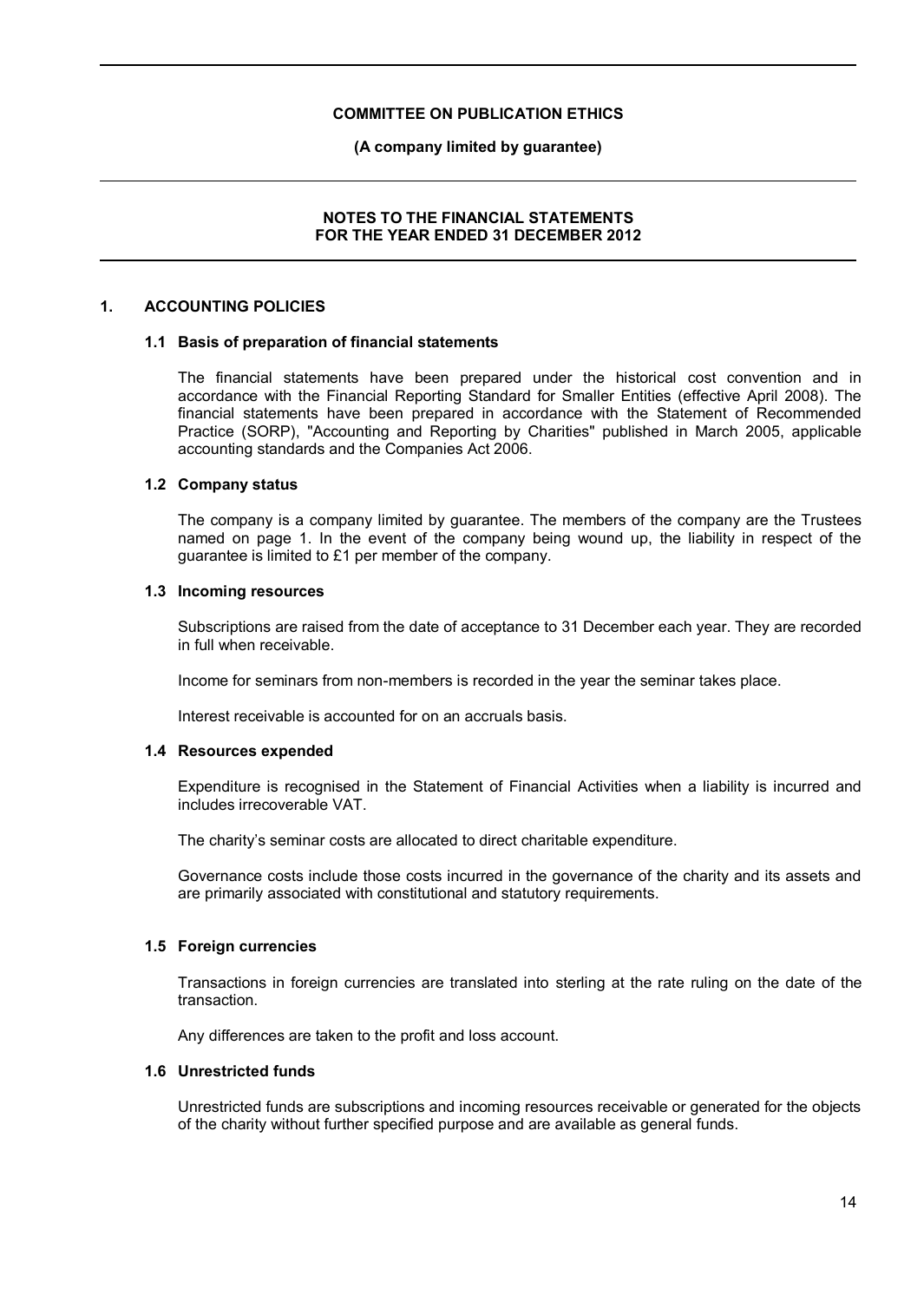### **(A company limited by guarantee)**

## **NOTES TO THE FINANCIAL STATEMENTS FOR THE YEAR ENDED 31 DECEMBER 2012**

# **2. INCOMING RESOURCES FROM CHARITABLE ACTIVITIES**

|                | <b>Unrestricted</b> | Total   |
|----------------|---------------------|---------|
|                | funds               | funds   |
|                | 2012                | 2011    |
|                | £                   | £       |
| Subscriptions  | 238,651             | 211,555 |
| Seminar income |                     | 638     |
| Other income   | 783                 | 659     |
|                | 239.434             | 212.852 |

#### **3. EXPENDITURE BY CHARITABLE ACTIVITY SUMMARY BY EXPENDITURE TYPE**

|                                           | <b>Staff costs</b> | <b>Other costs</b> | <b>Total</b> | Total          |
|-------------------------------------------|--------------------|--------------------|--------------|----------------|
|                                           | 2012               | 2012               | 2012         | 2011           |
|                                           | £                  |                    |              | £              |
| Seminar costs                             |                    | 18,150             | 18,150       | 23,361         |
| General administration                    |                    | 3,725              | 3,725        | 5,976          |
| Administration                            | 43,377             | 44,233             | 87,610       | 92,612         |
| Website costs                             |                    | 31,884             | 31,884       | 21,148         |
| PR & Marketing                            |                    | 3,426              | 3,426        |                |
| Research                                  |                    | 10,000             | 10,000       | 9,420          |
| Insurance                                 |                    | 813                | 813          | 1,018          |
| Trustees' expenses                        |                    | 5,429              | 5,429        | 3,425          |
| <b>Technical &amp; Newsletter editors</b> |                    | 4,138              | 4,138        | 4,228          |
| Meeting costs                             |                    | 19,032             | 19,032       | 15,956         |
| eLearning                                 |                    | 23.476             | 23,476       | 16,090         |
| <b>Flowcharts</b>                         |                    |                    |              | 313            |
| Sponsorship                               |                    | 12,605             | 12,605       |                |
|                                           | <u>43.377</u>      | 176.911            | 220.288      | <u>193.544</u> |

## **4. GOVERNANCE COSTS**

|                                                            | <b>Unrestricted</b><br>funds<br>2012 | Total<br>funds<br>2011 |
|------------------------------------------------------------|--------------------------------------|------------------------|
| Accountancy and bookkeeping<br>Legal and professional fees | £<br>5,797<br>14                     | £<br>3,112<br>164      |
|                                                            | 5.811                                | 3.276                  |

Governance costs include Independent Examiners fees of £2,580 (2011 - £2,520) inclusive of irrecoverable VAT.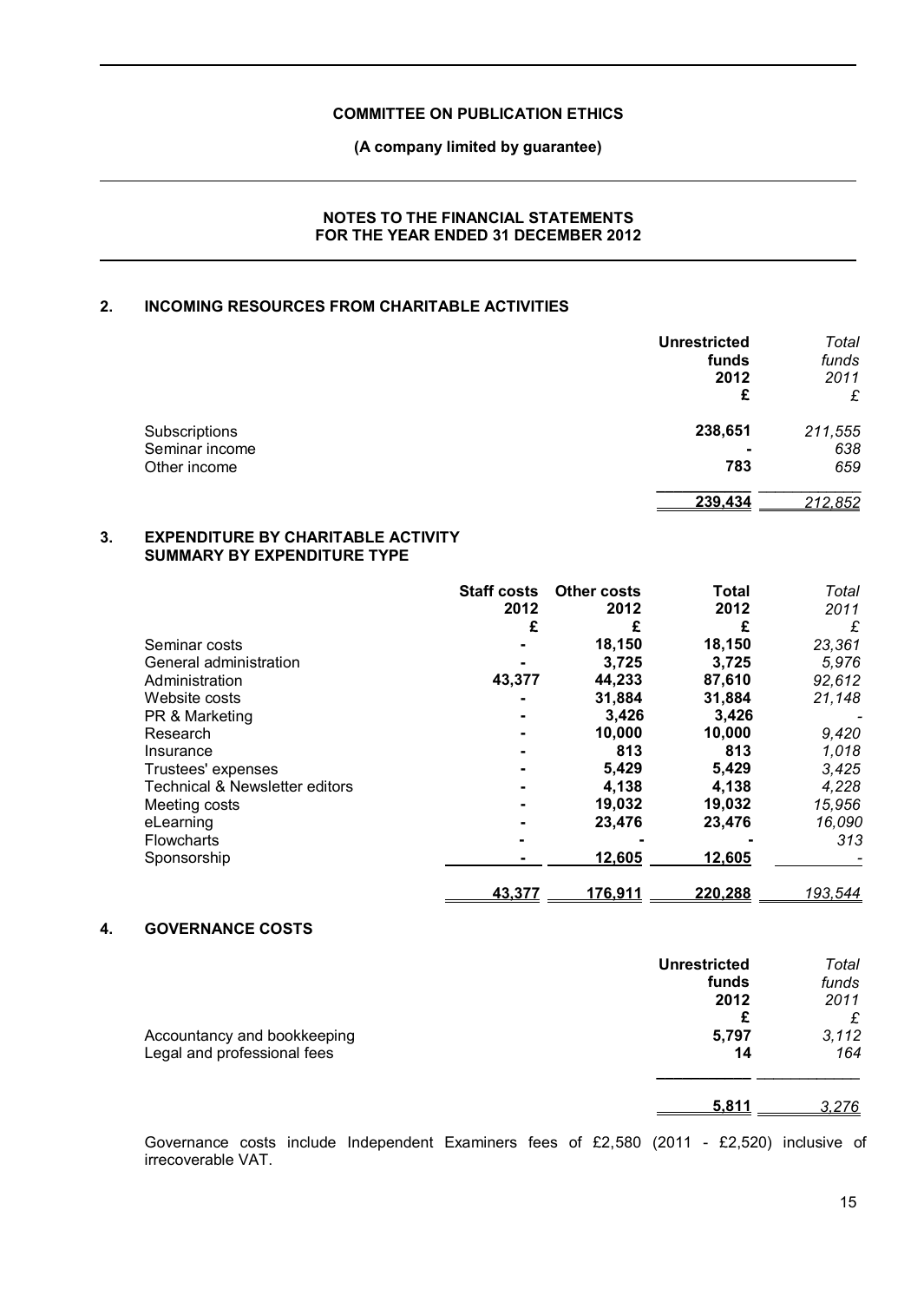#### **(A company limited by guarantee)**

## **NOTES TO THE FINANCIAL STATEMENTS FOR THE YEAR ENDED 31 DECEMBER 2012**

# **5. TRUSTEES REMUNERATION**

During the year, no Trustees received any benefits in kind (2011 - £NIL).

11 (2011 – 6) Trustees received reimbursement of expenses amounting to £18,871, (2011 - £13,660).

In accordance with the Memorandum and Articles of Association, the Trustees may be paid all reasonable and proper expenses incurred by them in connection with their attendance at meetings and in discharge of their duties.

#### **6. STAFF COSTS**

Staff costs were as follows:

|                                                                     | 31 December<br>2012<br>£    | 31 December<br>2011<br>£ |
|---------------------------------------------------------------------|-----------------------------|--------------------------|
| Wages and salaries<br>Social security costs<br><b>SMP Recovered</b> | 43,874<br>5,037<br>(5, 534) | 46,350<br>5,342          |
|                                                                     | <u>43.377</u>               | 51,692                   |

The average monthly number of employees during the year was as follows:

|                   | 31 December<br>2012<br>No. | 31 December<br>2011<br>No. |
|-------------------|----------------------------|----------------------------|
| Operational staff |                            |                            |

No employee received remuneration amounting to more than £60,000 in either year.